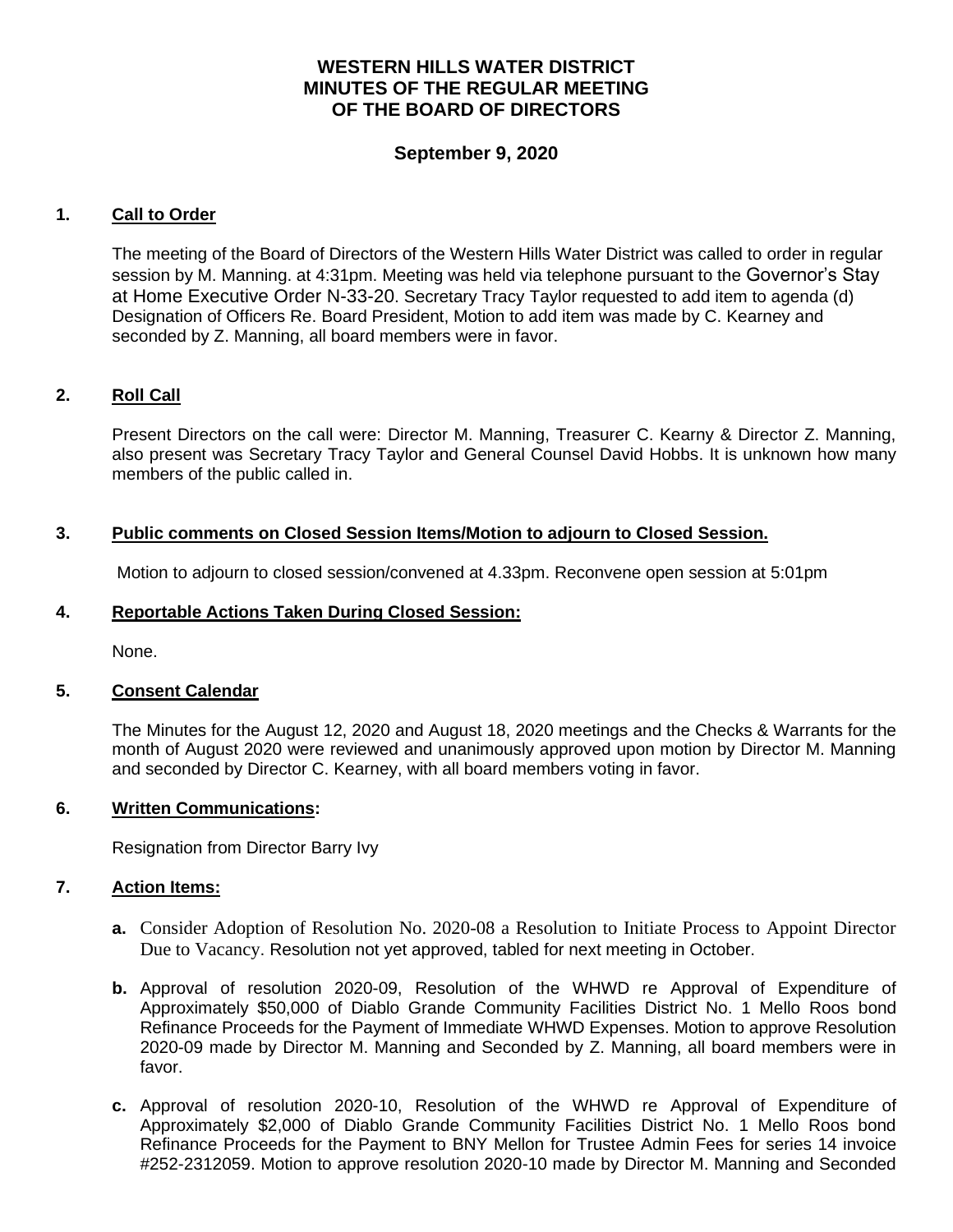by Z. Manning, all board members were in favor.

**d.** (item added at beginning of meeting) Designation of Officers re Board President; a motion to designate Director M. Manning as WHWD Board President. Motion was made by Director Z. Manning and seconded by C. Kearney, all board members were in favor.

## **8. Reports By District Staff:**

None

## **9. Reports of Board Members**

*Members of the Board may give verbal reports on activities or request that future matters be placed upon a Board agenda*

Ad hoc committee will be meeting soon hope to have progress at the next meeting in October.

Director Kearney asked if a meeting was held in regards to irrigation issues with HOA/COA, will try to set one up as soon as GM Phillips returns from leave.

## **10. Public Comment on Items Not on the Agenda**

*Interested persons in the audience or by teleconference are welcome to introduce any topic within the District's jurisdiction. Matters presented under this agenda item may be discussed, but no action can be taken by the Board at this meeting except as follows:*

- *a. Briefly respond to statements made or questions raised.*
- *b. Ask a question for clarification.*
- *c. Provide a reference to staff or other resources for factual information.*
- *d. Request staff to report back at a subsequent meeting.*
- *e. A Board member or the Board itself may take action to direct staff to place a matter of business on a future agenda.*

Mike Bolt, asked questions regarding the Master Agreement assignment; wanted to know if the WHWD board did their due diligence in regards to Angel's Crossing LLC and obligations to World Re mater agreement assignment and assumption agreement; what information was provided and to what extent did World International threaten to file bankruptcy? Did bank review document? Was the value of World International assets known and could those assets be used to satisfy debt?

Jim Miller, requested to not delay the appointment of a new director, asked for board to call emergency meeting to appoint new director, requested to be invited to the next ad hoc committee meeting

- Mike Oliver, wanted to know why Guillermo Marrero is still on board since he is not a landowner, wanted to know why we were delaying the appointment of the new director. WHWD explained that World still has property in DG, he wanted to know what property was owned by World,

- Julie Shaver asked whether there was reason why the board did not take action to foreclose and make World International pay?

- Doug Moore, requested confirmation of World International's authorization of representatives on the WHWD Board, requested to add to next agenda for confirmation and update form 700

# **11. Motion to Adjourn.**

Meeting adjourned at 6:33 pm by motion made by M. Manning and seconded by C. Kearney. All board members were in favor.

Next Adjourned Regular Meeting: Wednesday, October 14, 2020.